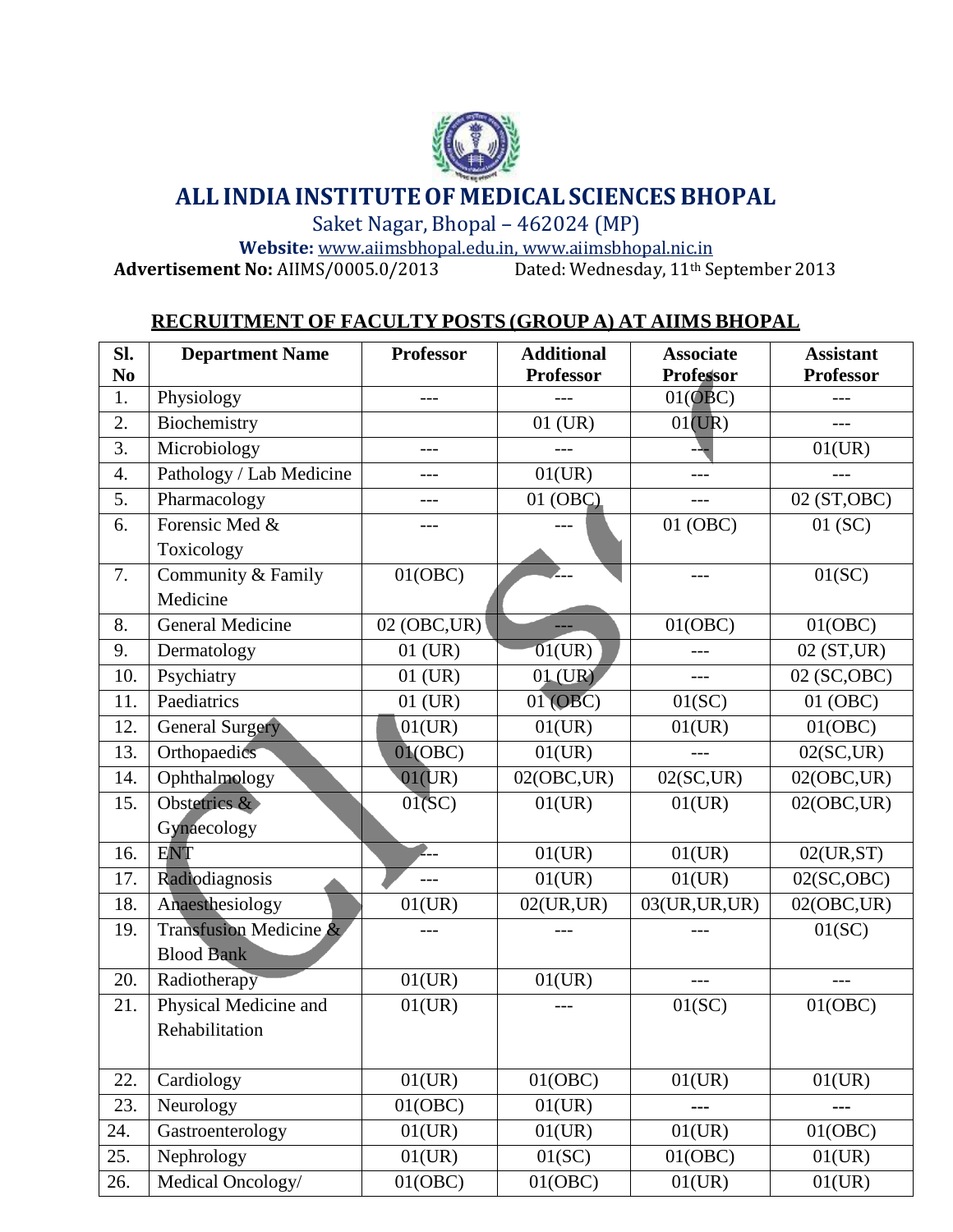|     | Haematology               |                                                             |         |           |           |
|-----|---------------------------|-------------------------------------------------------------|---------|-----------|-----------|
| 27. | <b>Pulmonary Medicine</b> | ---                                                         | 01(UR)  |           |           |
| 28. | Endocrinology $&$         | 01(SC)                                                      | 01(UR)  | 01(UR)    | 01(UR)    |
|     | Metabolism                |                                                             |         |           |           |
| 29. | Cardiothoracic Surgery    | 01(UR)                                                      | 01(UR)  | 01(UR)    | 01(UR)    |
| 30. | Neurosurgery              | 01(UR)                                                      | 01(OBC) | 02(UR,UR) |           |
| 31. | Surgical                  | 01(UR)                                                      | 01(UR)  | 01(UR)    | 01(UR)    |
|     | Gastroenterology          |                                                             |         |           |           |
| 32. | Urology                   | 01(SC)                                                      | 01(UR)  | 02(UR,UR) | 02(UR,ST) |
| 33. | <b>Surgical Oncology</b>  | 01(UR)                                                      | 01(SC)  | 01(UR)    | 01(UR)    |
| 34. | Burns & Plastic Surgery   | 01(UR)                                                      | 01(UR)  | 01(UR)    | 01(UR)    |
| 35. | Paediatric Surgery        |                                                             | 01(UR)  | 01(UR)    | 01(UR)    |
| 36. | Neonatology               | 01(UR)                                                      | 01(UR)  | 01(OBC)   | 01(UR)    |
| 37. | <b>Nuclear Medicine</b>   | 01(UR)                                                      | 01(UR)  | 01(UR)    | 01(OBC)   |
| 38. | Trauma & Emergency        | The Posts in Trauma and Emergency Medicine stand cancelled. |         |           |           |
|     | Medicine (TEM).           |                                                             |         |           |           |
| 39. | Hospital Administration   | ---                                                         | ---     | 01(UR)    |           |
|     | <b>Total</b>              | 27                                                          | 32      | 32        | 40        |

*The reservation roster has been provided by the Ministry of Health & Family Welfare (PMSSY Division), Govt. of India vide letter No. Z-28016/257/2013-SSH dated 4th March 2014.*

**Warning:** Canvassing, proxy, recommendation, approach, use of fraudulent means, agents or mediators for seeking job at AIIMS Bhopal must not be done. Any person indulging in such activity will be punished.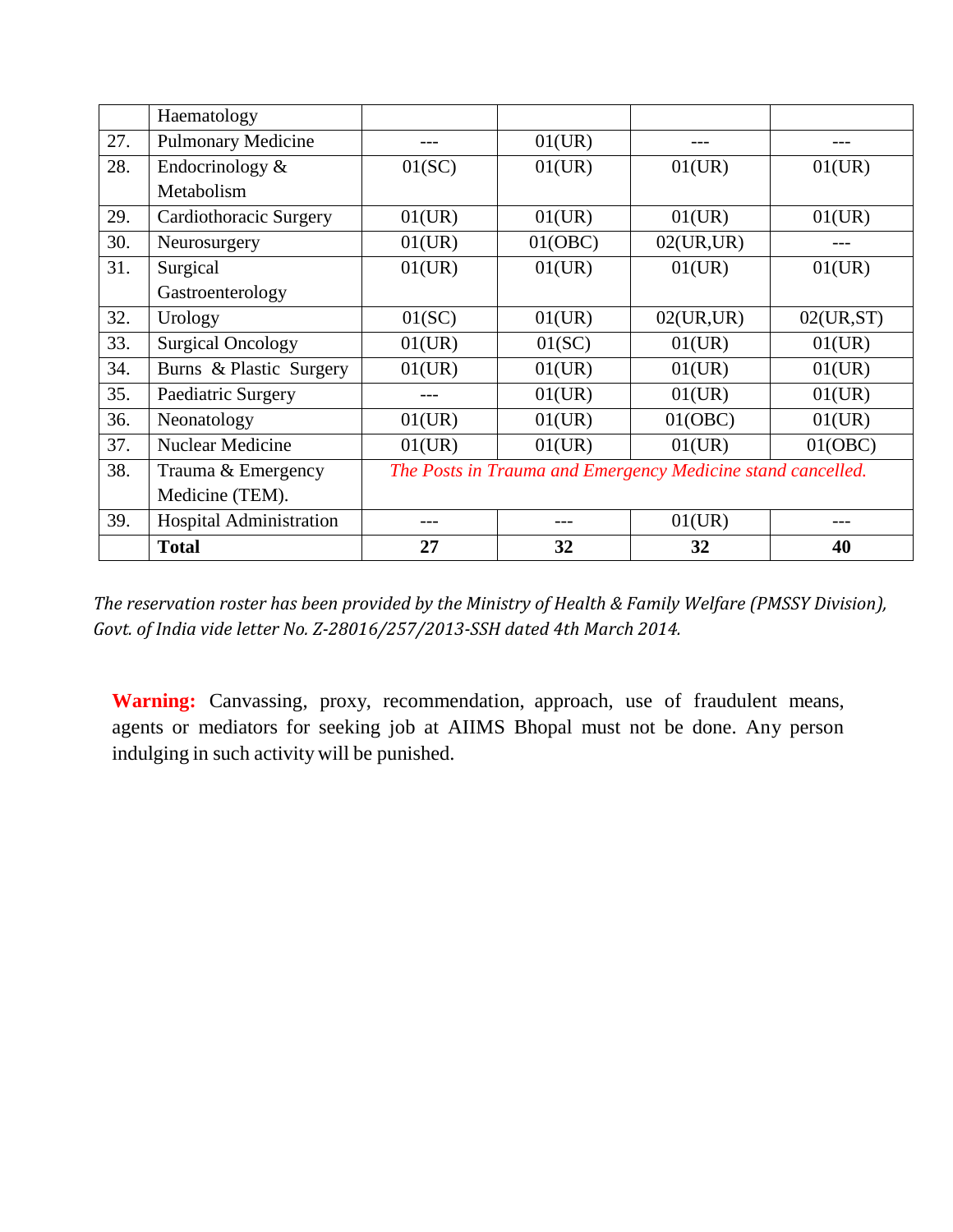**The number of vacancies may increase or decrease. Reservation will be as per Government of India policy and in accordance to judgment of the Hon. Supreme Court of India.**

- **I. Institution of National Importance**: AIIMS Bhopal, an autonomous Institution of national importance has been set up by the Ministry of Health & Family Welfare, Government of India. The Institution is dedicated to medical education, healthcare and research.
- **II. Application Process:** Applications are invited from Indian Nationals and OCI in the prescribed form through online mode for various faculty posts **in AIIMS Bhopal on substantive basis**.

Essential qualifications, eligibility criteria for each post will be generally as per All India Institute of Medical Sciences, New Delhi norms and Medical Council of India (MCI).

Detailed advertisement is hosted at the website of AIIMS Bhopal, [www.aiimsbhopal.edu.in](http://www.aiimsbhopal.edu.in/) & [www.aiimsbhopal.nic.in](http://www.aiimsbhopal.nic.in/) and [www.mohfw.nic.in.](http://www.mohfw.nic.in/) The application form has to be filled online at [www.jobs.aiimsbhopal.edu.in](http://www.jobs.aiimsbhopal.edu.in/) The online application form will be made available **on 17th September 2013.**

**III. Application Fees**: Application fees for General/OBC candidates is Rs 800/-, fees for SC/ST candidates is Nil. Fees shall be paid through NEFT/online transfer only.

**Account details:** Beneficiary Name: AIIMS Recruitment, Bank of Baroda saving bank Account No. 45340100000148, IFSC code BARB0AIIMSX. This fee once remitted will not be refunded.

**IV.Last Date of Application**: The on-line filling up of application form will automatically close at **5:00 pm on Thursday, the 17th October 2013**.

- **V. Annexures**: Printed copy of the on-line application form and the attested photocopies of the following along with the originals must be brought at the time of interview only
	- **1.** 'No Objection Certificate NOC' for those who are working in Central/State Government /Semi Government Autonomous Institutions from their respective organization
	- **2.** Degrees, Certificates, Mark sheets, Age proof, Caste certificates and experience certificates etc.

**VI. Age:**

**1.** Age limit refers to completed age in years as on  $1<sup>st</sup>$  Jan 2014.

*Clarifications & Enquiries:* **[recruitment@aiimsbhopal.edu.in](mailto:recruitment@aiimsbhopal.edu.in)**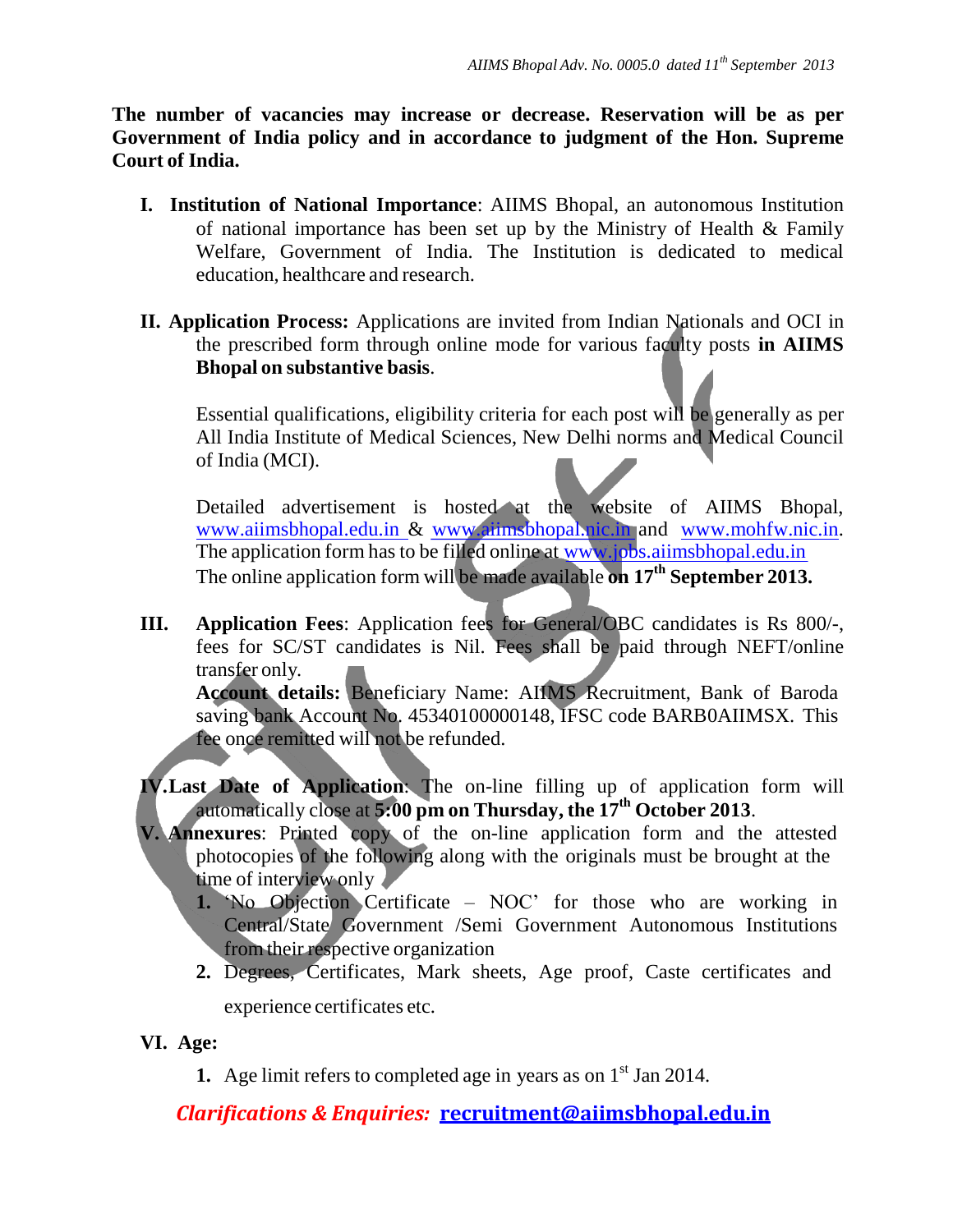- **2.** Age relaxation for various posts will be as per the norms / rules of Govt. of India.
- **3.** Contractual appointments will be considered for applicants above the age of 60 years, up to maximum age of 65 years on the discretion of selection committee.

#### **VII. Reservation (if applicable)**:

- **1.** OBC Candidates will attach certificate in Annexure V from the prescribed authority for Central Government posts along with certificate that the candidate does not belong to Creamy Layer issued within one year of application closing date.
- **2.** For SC/ST Certificate should be issued by Tehsildar or above rank officer in format of State/Central Government.
- **3.** OPH Certificate must be issued by District Board of State/Central Government hospital/ Chief Medical Officer
- **VIII. Short Listing:** Based on bio-data, the Search cum Selection Committee may short-list candidates for interview or they may be asked to appear in a written examination in case of large number of applicants. Candidates called for interview will have to produce all relevant original documents in proof of details furnished in their application at the time of interview
- **IX.Site of Interview:** Interviews will be held at AIIMS Bhopal. No TA/DA will be paid for appearing in the interview.
- **X. Qualifications and Experience:** Qualifications may be relaxed for highly experienced, trained or reputed candidates at the discretion of the search cum selection committee. **The experience will be counted as on 1 st January 2014.**  However in general the qualifications and experience for various posts is as follows: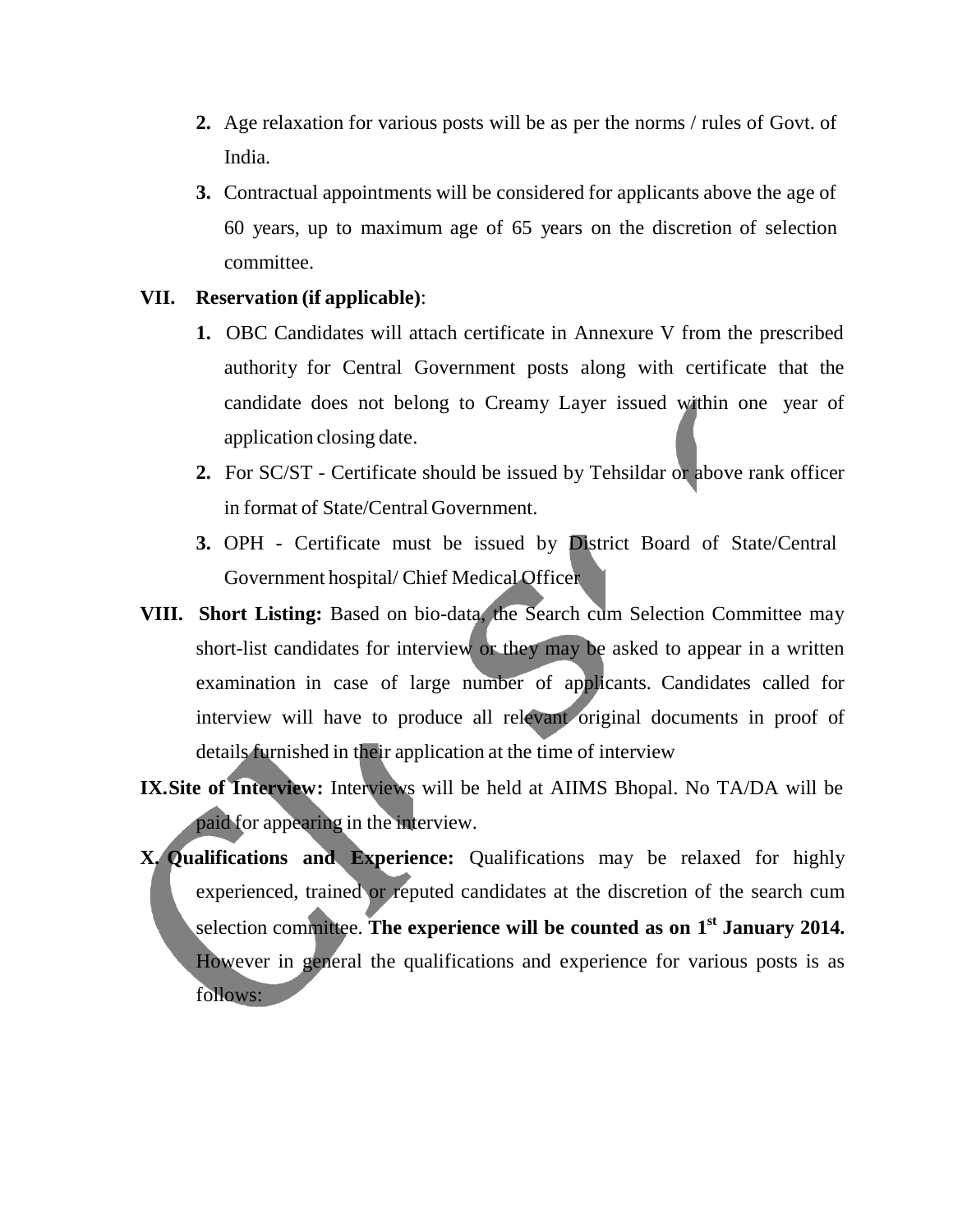| Sl.No. | Name of           | Qualification                                                                                                                                                                                                                                                                                                                                                                                                                                                                                                                                                                                                                                                                                                                                                                                                                                                                                                                                                                                                                                                                                                                                                                                                                                                                                                                                                                                                                                                                                                                                                                                                                                                                                                                                                                              |
|--------|-------------------|--------------------------------------------------------------------------------------------------------------------------------------------------------------------------------------------------------------------------------------------------------------------------------------------------------------------------------------------------------------------------------------------------------------------------------------------------------------------------------------------------------------------------------------------------------------------------------------------------------------------------------------------------------------------------------------------------------------------------------------------------------------------------------------------------------------------------------------------------------------------------------------------------------------------------------------------------------------------------------------------------------------------------------------------------------------------------------------------------------------------------------------------------------------------------------------------------------------------------------------------------------------------------------------------------------------------------------------------------------------------------------------------------------------------------------------------------------------------------------------------------------------------------------------------------------------------------------------------------------------------------------------------------------------------------------------------------------------------------------------------------------------------------------------------|
|        | the post          |                                                                                                                                                                                                                                                                                                                                                                                                                                                                                                                                                                                                                                                                                                                                                                                                                                                                                                                                                                                                                                                                                                                                                                                                                                                                                                                                                                                                                                                                                                                                                                                                                                                                                                                                                                                            |
| 01.    | <b>Professor</b>  | <b>Essential for medical candidates</b><br>1. A medical qualification included in the I or II schedule or part II of the<br>third schedule to the Indian medical council Act of 1956 (Persons<br>possessing qualifications included in part II of third schedule should also<br>fulfill the condition specified in section $13(3)$ of the Act.)<br>A postgraduate qualification e.g. MD/MS or a recognized qualification<br>2.<br>equivalent thereto in the respective discipline/subject.<br>And/or<br>surgical<br>super-specialities<br>D.M.<br>Medical<br>3. M.Ch.<br>for<br>for<br>and<br>superspecialities (2 years or 3 years or 5 years recognized course) or<br>qualification recognized equivalent thereto.<br><b>Experience:</b><br>Fourteen years teaching and/or research experience in recognized institution in<br>the subject of specialty after obtaining the qualifying degree of M.D./M.S. or<br>qualification recognized equivalent thereto.<br>Or<br>Twelve years teaching and/or research experience in recognized institution in<br>the subject of specialty after obtaining the qualifying degree of M.Ch./D.M. (2)<br>years or 5 years course recognized after MBBS) in the respective<br>discipline/subject or a qualification recognized equivalent thereto.<br>()r<br>Eleven years teaching and/or research experience in recognized institution in<br>the subject of specialty for the candidates possessing 3 years recognized<br>degree of D.M/M.Ch in the respective discipline/subject or a qualification<br>recognized equivalent thereto.<br><b>ESSENTIAL FOR NON-MEDICAL CANDIDATES</b><br>1-Post graduate qualification e.g. Master degree in the discipline/ allied<br>subject<br>2-A doctorate degree of recognized university<br><b>Experience-</b> |
|        |                   | Fourteen year teaching and/or research experience in the discipline/subject<br>concerned after obtaining the doctorate degree.                                                                                                                                                                                                                                                                                                                                                                                                                                                                                                                                                                                                                                                                                                                                                                                                                                                                                                                                                                                                                                                                                                                                                                                                                                                                                                                                                                                                                                                                                                                                                                                                                                                             |
| 02.    | <b>Additional</b> | <b>Essential for medical candidates (for the General discipline)</b>                                                                                                                                                                                                                                                                                                                                                                                                                                                                                                                                                                                                                                                                                                                                                                                                                                                                                                                                                                                                                                                                                                                                                                                                                                                                                                                                                                                                                                                                                                                                                                                                                                                                                                                       |
|        | <b>Professor</b>  | 1 to 2 same as for Professor (Medical)                                                                                                                                                                                                                                                                                                                                                                                                                                                                                                                                                                                                                                                                                                                                                                                                                                                                                                                                                                                                                                                                                                                                                                                                                                                                                                                                                                                                                                                                                                                                                                                                                                                                                                                                                     |
|        |                   | <b>Experience</b>                                                                                                                                                                                                                                                                                                                                                                                                                                                                                                                                                                                                                                                                                                                                                                                                                                                                                                                                                                                                                                                                                                                                                                                                                                                                                                                                                                                                                                                                                                                                                                                                                                                                                                                                                                          |
|        |                   | Ten years teaching and/or research experience in a recognized institution in                                                                                                                                                                                                                                                                                                                                                                                                                                                                                                                                                                                                                                                                                                                                                                                                                                                                                                                                                                                                                                                                                                                                                                                                                                                                                                                                                                                                                                                                                                                                                                                                                                                                                                               |
|        |                   | the subject of speciality after obtaining the qualifying degree of M.D. /M.S. or                                                                                                                                                                                                                                                                                                                                                                                                                                                                                                                                                                                                                                                                                                                                                                                                                                                                                                                                                                                                                                                                                                                                                                                                                                                                                                                                                                                                                                                                                                                                                                                                                                                                                                           |
|        |                   | qualification recognized equivalent thereto.                                                                                                                                                                                                                                                                                                                                                                                                                                                                                                                                                                                                                                                                                                                                                                                                                                                                                                                                                                                                                                                                                                                                                                                                                                                                                                                                                                                                                                                                                                                                                                                                                                                                                                                                               |

*Clarifications & Enquiries:* **[recruitment@aiimsbhopal.edu.in](mailto:recruitment@aiimsbhopal.edu.in)**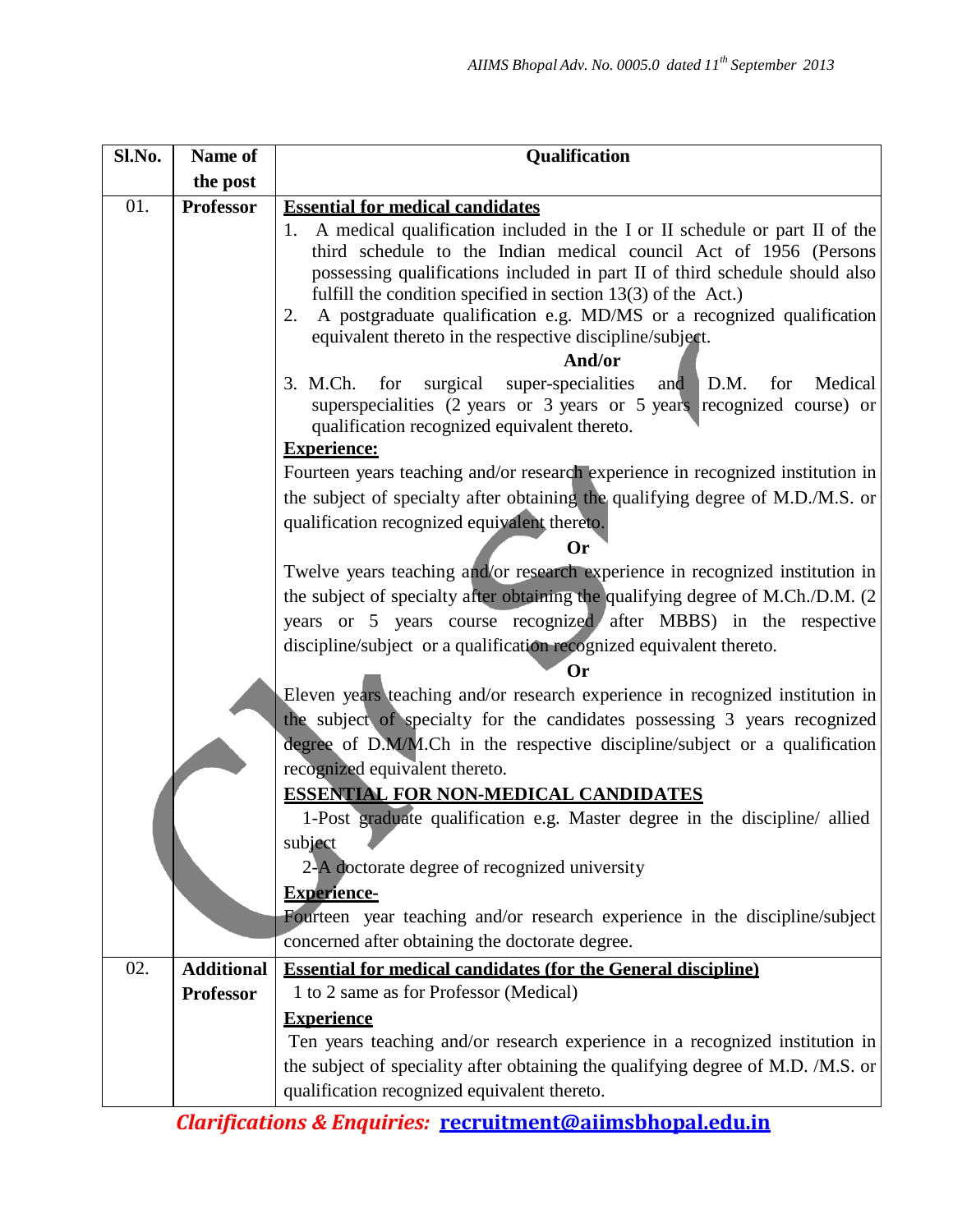|     |                  | <b>Essential for superspecialty discipline:-</b>                                                                                                                                                                                                                                                                                      |
|-----|------------------|---------------------------------------------------------------------------------------------------------------------------------------------------------------------------------------------------------------------------------------------------------------------------------------------------------------------------------------|
|     |                  | 1) Same as professor (medical)<br>2) D.M. in the respective discipline/subject for medical superspecialities and<br>M.Ch. in the respective discipline/subject for surgical superspecialities (2)<br>years or 3 years or 5 years recognized course) or a qualification<br>recognized equivalent thereto.                              |
|     |                  | <b>Experience -</b><br>Eight years teaching and/or research experience in a recognized institution in<br>the subject of speciality after obtaining the qualifying degree of D.M./M.Ch.<br>(2 years or 5 years recognized course after MBBS) in the respective<br>discipline/subject or a qualification recognized equivalent thereto. |
|     |                  | ( )r<br>Seven years teaching and/or research experience in recognized institution in<br>the subject of specialty for the candidate possessing 3 years recognized degree<br>D.M./M.Ch. in the respective discipline/subject or a qualification recognized<br>equivalent thereto.                                                       |
|     |                  | <b>Essential for Non-Medical Candidates-</b>                                                                                                                                                                                                                                                                                          |
|     |                  | 1 & 2 are same as for Professor (Non $-Medical$ )                                                                                                                                                                                                                                                                                     |
|     |                  | <b>Experience:</b><br>Ten years teaching and/or research experience in the discipline/subject<br>concerned after obtaining the doctorate degree.                                                                                                                                                                                      |
|     |                  | <b>Essential for medical candidates (for General Discipline)</b>                                                                                                                                                                                                                                                                      |
| 03. | <b>Associate</b> | 1 to 2 same as for Professor (Medical).                                                                                                                                                                                                                                                                                               |
|     | <b>Professor</b> | <b>Experience:</b>                                                                                                                                                                                                                                                                                                                    |
|     |                  | Six years teaching and/or research experience in experience in a recognized<br>institution in the subject of specialty after obtaining the qualifying degree of                                                                                                                                                                       |
|     |                  | M.D./M.S. or a qualification recognized equivalent thereto.                                                                                                                                                                                                                                                                           |
|     |                  | <b>Essential for superspeciality disciplines:-</b>                                                                                                                                                                                                                                                                                    |
|     |                  | 1) Same as professor (medical)                                                                                                                                                                                                                                                                                                        |
|     |                  | 2) D.M. in the respective discipline/subject for medical superspecialities                                                                                                                                                                                                                                                            |
|     |                  | and M.Ch. in the respective discipline/subject for surgical<br>superspecialities (2 years or 3 years or 5 years recognized course) Or a<br>qualification recognized equivalent thereto.                                                                                                                                               |
|     |                  | <b>Experience</b>                                                                                                                                                                                                                                                                                                                     |
|     |                  | Four years teaching and/or research experience in a recognized institution in<br>the subject of speciality after obtaining the qualifying degree of D.M./M.Ch.                                                                                                                                                                        |
|     |                  | (2 years or 5 years recognized course after MBBS) in the respective                                                                                                                                                                                                                                                                   |
|     |                  | discipline/subject or a qualification recognized equivalent thereto.                                                                                                                                                                                                                                                                  |
|     |                  | <b>OR</b>                                                                                                                                                                                                                                                                                                                             |
|     |                  | Three years teaching and/or research experience in a recognized institution in                                                                                                                                                                                                                                                        |
|     |                  | the subject of speciality for the candidate possessing 3 years recognized                                                                                                                                                                                                                                                             |
|     |                  | degree D.M. /M.Ch. in the respective discipline/subject or a qualification                                                                                                                                                                                                                                                            |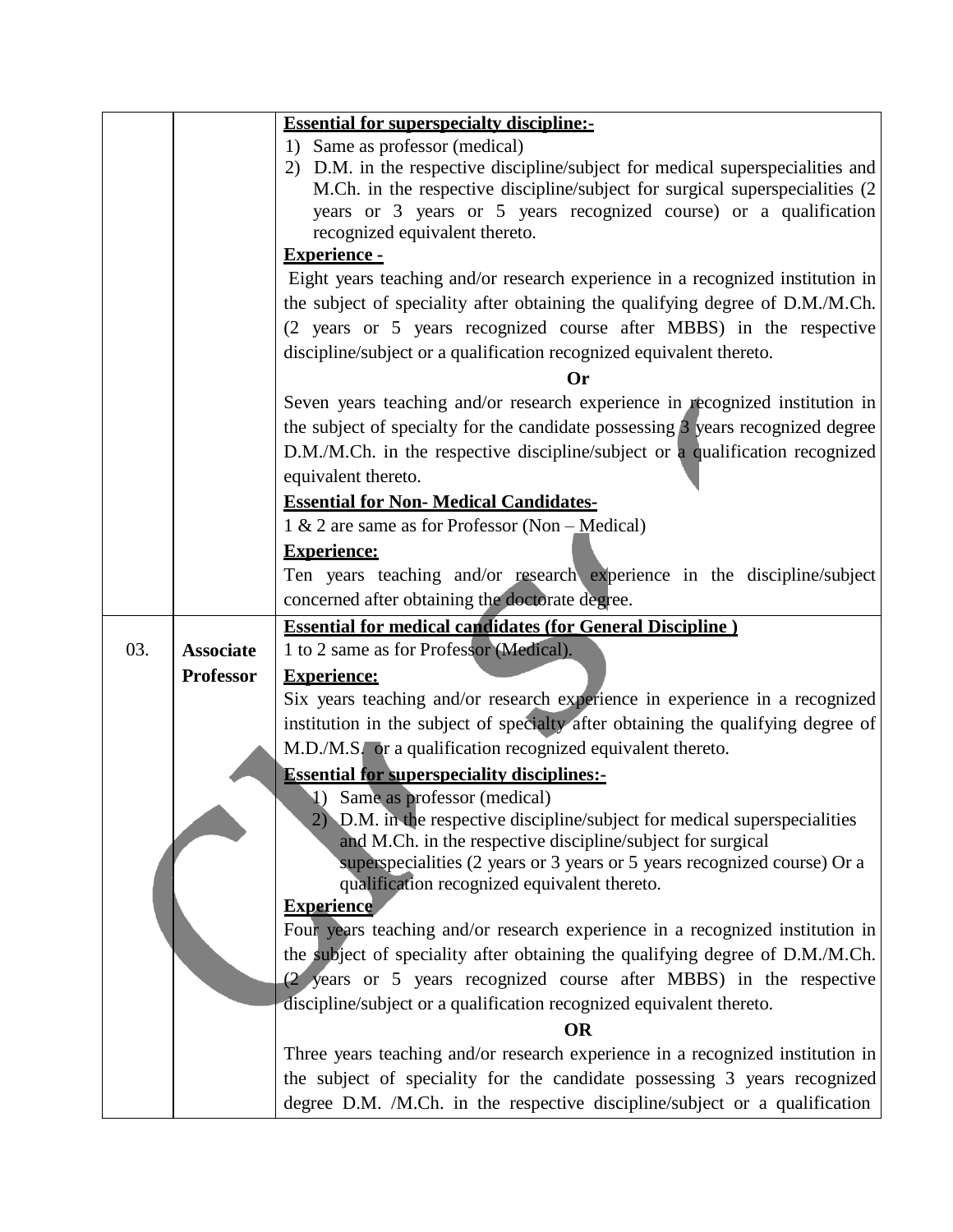|     |                  | recognized equivalent thereto.                                                                                           |
|-----|------------------|--------------------------------------------------------------------------------------------------------------------------|
|     |                  | <b>Essential for Non-Medical Candidates-</b>                                                                             |
|     |                  | $1 \& 2$ are same as for Professor (Non – Medical)                                                                       |
|     |                  | <b>Experience:</b>                                                                                                       |
|     |                  | Six years teaching and/or research experience in the discipline/subject                                                  |
|     |                  | concerned after obtaining the doctorate degree.                                                                          |
| 04. | <b>Assistant</b> | <b>Essential for medical candidates (for General Discipline)</b>                                                         |
|     | <b>Professor</b> | 1 to 2 are same as for Professor (Medical)                                                                               |
|     |                  | <b>Experience:</b>                                                                                                       |
|     |                  | Three years teaching and/or research experience in experience in a recognized                                            |
|     |                  | institution in the subject of speciality after obtaining the qualifying degree of                                        |
|     |                  | M.D. /M.S. Or a qualification recognized equivalent thereto.                                                             |
|     |                  | <b>Essential for superspeciality disciplines:-</b>                                                                       |
|     |                  | 1) Same as professor (medical)                                                                                           |
|     |                  | 2) D.M. in the respective discipline/subject for medical superspecialities                                               |
|     |                  | and M.ch. in the respective discipline/subject for surgical                                                              |
|     |                  | superspecialities (2 years or 3 years or 5 years recognized course) Or a<br>qualification recognized equivalent thereto. |
|     |                  | <b>Experience:</b>                                                                                                       |
|     |                  | One years teaching and/or research experience in a recognized institution in                                             |
|     |                  | the subject of speciality after obtaining the qualifying degree of D.M./M.Ch.                                            |
|     |                  | (2 years or 5 years recognized course after MBBS) or qualification recognized                                            |
|     |                  | degree in D.M./M.Ch or qualification recognized equivalent thereto.                                                      |
|     |                  | <b>Essential for Non- Medical Candidates-</b>                                                                            |
|     |                  | 1 & 2 are same as for Professor (Non – Medical)                                                                          |
|     |                  | <b>Experience:</b>                                                                                                       |
|     |                  | Three years teaching and/or research experience in the discipline/subject                                                |
|     |                  | concerned after obtaining the doctorate degree.                                                                          |
|     |                  |                                                                                                                          |
|     |                  |                                                                                                                          |
|     |                  |                                                                                                                          |
|     |                  |                                                                                                                          |
|     |                  |                                                                                                                          |
|     |                  |                                                                                                                          |
|     |                  |                                                                                                                          |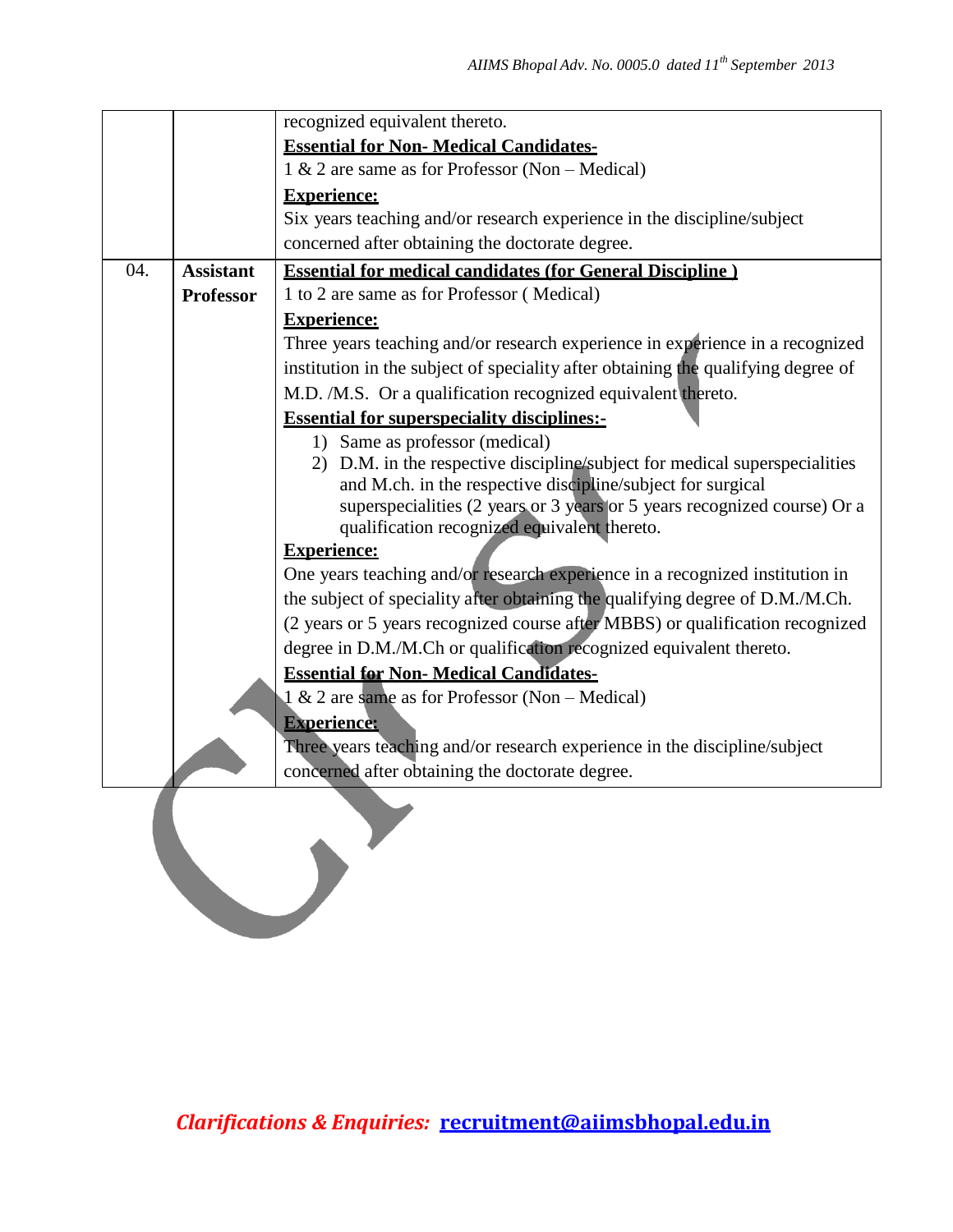**XI.**Pay:

- **1. Professor:** Pay Band-4: Rs.37400-67000 with Academic Grade Pay of Rs.10500 (Plus NPA for medically qualified candidates only) with the minimum pay of Rs.51600/- and AGP of Rs.10500/-. Up to 40% of posts of Professors will get Higher Administrative (HAG) scale subject to clearance of the prescribed process.
- **2. Additional Professor:** Pay Band-4: Rs.37400-67000 with Academic Grade Pay of Rs.9500 (Plus NPA for medically qualified candidates only) with minimum Pay being Rs.46000/- and AGP of Rs.9500/-
- **3. Associate Professor:** Pay Band-4: Rs.37400-67000 with Academic Grade Pay of Rs.9000 (Plus NPA for medically qualified candidates only) with minimum Pay being Rs.42800/- and AGP of Rs.9000/-
- **4. Assistant Professor:** Pay Band-3: Rs.15600-39100 with Grade Pay of Rs. 8000 with a minimum of Rs.30,000/- + NPA. (NPA for medically qualified candidates only) With provision to move to PB-4 after three years (Rs.37400-6700) with Grade Pay of Rs.8700/-

Plus Usual Allowances admissible to equivalent posts in Government of India

- **XII. Promotions:** A Teacher gaining requisite experience for the higher post can be granted promotion subject to the Rules and Regulations applicable from time to time in the Central Government Institutions/ AIIMS.
- **XIII. Clearances:** Appointments are subject to clearances as for equivalent posts in Government of India